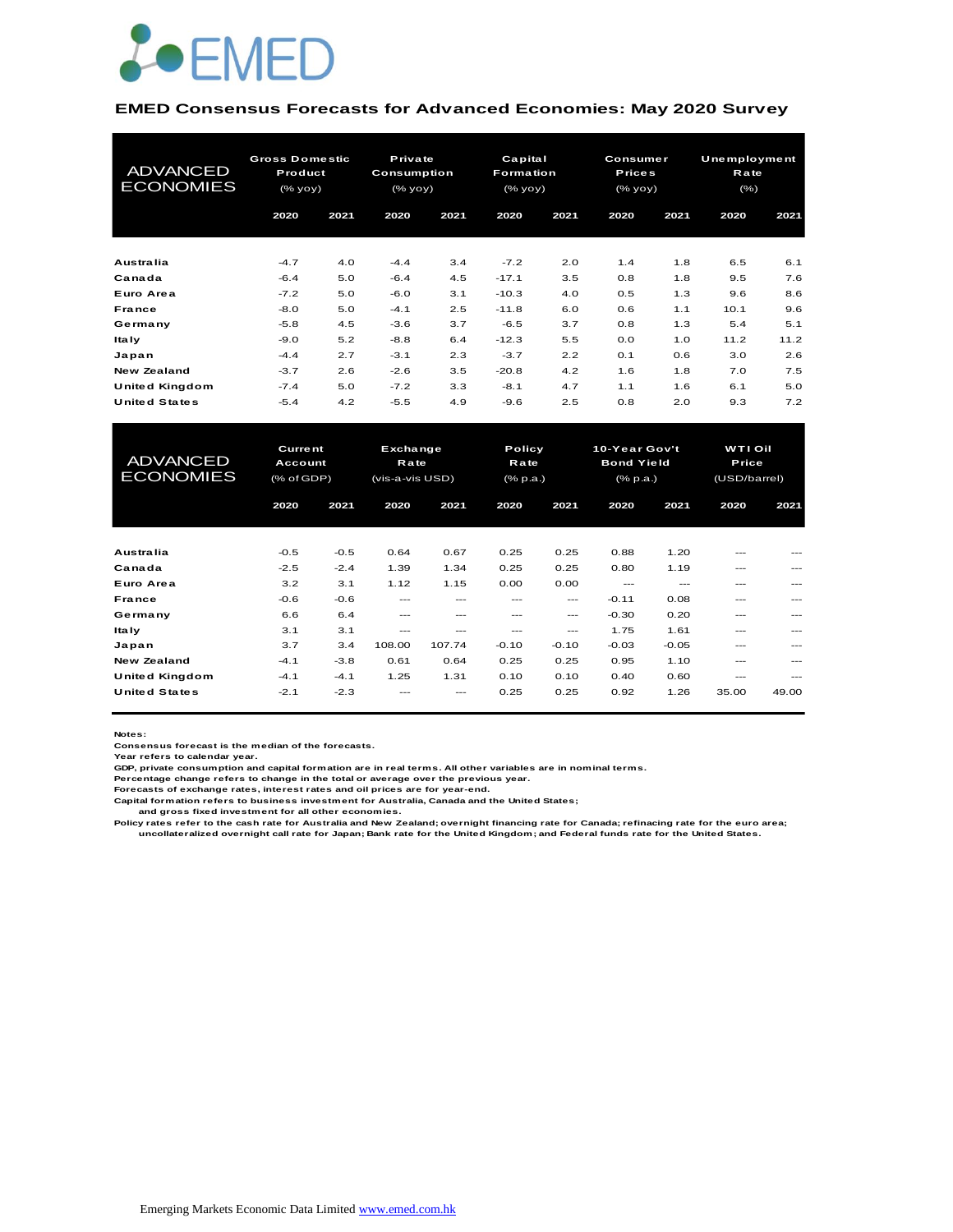

#### **EMED Consensus Forecasts for Emerging Markets: May 2020 Survey**

| <b>EMERGING</b><br><b>MARKETS</b> | <b>Gross Domestic</b><br>Product<br>(% yoy) |      | <b>Private</b><br>Consumption<br>$(%$ (% yoy)<br>2020 | 2021 | <b>Fixed</b><br>Investment<br>$(\%$ yoy)<br>2020 | 2021 | Consumer<br><b>Prices</b><br>$(\%$ yoy)<br>2020 | 2021 | <b>Unemployment</b><br>Rate<br>$(\% )$<br>2020 | 2021 |
|-----------------------------------|---------------------------------------------|------|-------------------------------------------------------|------|--------------------------------------------------|------|-------------------------------------------------|------|------------------------------------------------|------|
|                                   | 2020                                        | 2021 |                                                       |      |                                                  |      |                                                 |      |                                                |      |
|                                   |                                             |      |                                                       |      |                                                  |      |                                                 |      |                                                |      |
| Argentina                         | $-5.5$                                      | 3.0  | $-3.0$                                                | 1.0  | $-9.1$                                           | 2.2  | 47.2                                            | 33.1 | 11.3                                           | 11.6 |
| <b>Brazil</b>                     | $-4.0$                                      | 2.5  | $-2.6$                                                | 2.5  | $-7.0$                                           | 9.0  | 3.1                                             | 3.5  | 13.5                                           | 13.1 |
| Chile                             | $-3.9$                                      | 3.5  | $-2.0$                                                | 2.9  | $-5.1$                                           | 3.3  | 3.5                                             | 3.0  | 8.5                                            | 7.4  |
| China                             | 1.4                                         | 8.4  | 1.8                                                   | 10.3 | 1.3                                              | 6.0  | 3.2                                             | 2.2  | 4.3                                            | 4.1  |
| Colombia                          | $-2.6$                                      | 3.6  | 1.3                                                   | 3.0  | 1.4                                              | 3.5  | 3.4                                             | 3.3  | 11.5                                           | 11.0 |
| <b>Czech Republic</b>             | $-5.9$                                      | 4.9  | $-4.4$                                                | 3.0  | $-11.9$                                          | 2.0  | 2.6                                             | 1.7  | 4.4                                            | 3.8  |
| <b>Hong Kong</b>                  | $-4.9$                                      | 4.0  | $-7.4$                                                | 2.5  | $-7.0$                                           | 4.8  | 1.4                                             | 2.0  | 4.9                                            | 4.0  |
| Hungary                           | $-3.8$                                      | 4.0  | $-3.8$                                                | 4.1  | $-7.5$                                           | 4.0  | 3.3                                             | 3.0  | 5.8                                            | 4.7  |
| India*                            | 6.5                                         | 7.0  | 8.5                                                   | 7.8  | 5.0                                              | 8.2  | 4.0                                             | 4.1  | 5.8                                            | 4.7  |
| Indonesia                         | 1.0                                         | 5.5  | 0.9                                                   | 4.9  | 0.8                                              | 4.5  | 3.0                                             | 3.3  | 5.7                                            | 5.3  |
| Malaysia                          | $-1.9$                                      | 5.3  | 2.6                                                   | 6.0  | 1.1                                              | 7.1  | 0.5                                             | 2.0  | 3.5                                            | 3.4  |
| <b>Mexico</b>                     | $-6.5$                                      | 2.1  | $-4.0$                                                | 1.2  | $-10.8$                                          | 2.1  | 3.2                                             | 3.3  | 5.0                                            | 5.4  |
| <b>Philippines</b>                | 0.8                                         | 6.5  | 5.5                                                   | 6.0  | 5.0                                              | 7.0  | 2.2                                             | 2.5  | 6.8                                            | 6.5  |
| Poland                            | $-4.0$                                      | 3.9  | $-2.3$                                                | 4.9  | $-8.9$                                           | 3.2  | 3.0                                             | 2.0  | 7.0                                            | 5.0  |
| Russia                            | $-5.0$                                      | 3.2  | $-2.3$                                                | 2.3  | $-6.3$                                           | 3.6  | 3.7                                             | 4.0  | 6.0                                            | 6.0  |
| Singapore                         | $-2.5$                                      | 2.6  | $-6.2$                                                | 3.1  | $-11.9$                                          | 13.4 | $-0.2$                                          | 1.0  | 3.2                                            | 2.9  |
| South Korea                       | $-1.1$                                      | 3.2  | $-1.0$                                                | 2.8  | $-0.1$                                           | 2.9  | 0.5                                             | 1.2  | 4.4                                            | 4.0  |
| <b>Taiwan</b>                     | 0.1                                         | 3.5  | 0.8                                                   | 2.5  | 1.4                                              | 3.1  | O.1                                             | 0.9  | 4.1                                            | 3.8  |
| <b>Thailand</b>                   | $-5.5$                                      | 3.5  | $-2.4$                                                | 1.9  | $-4.2$                                           | 4.9  | $-0.5$                                          | 0.9  | 1.7                                            | 1.2  |
| Turkey                            | $-4.2$                                      | 5.0  | 0.5                                                   | 5.5  | $-7.5$                                           | 13.4 | 10.9                                            | 9.6  | 15.9                                           | 14.2 |

|                       | <b>Money</b>           |                          | <b>Merchandise</b>       |               | Merchandise              |                                     | Current        |        | <b>Exchange</b> |       |
|-----------------------|------------------------|--------------------------|--------------------------|---------------|--------------------------|-------------------------------------|----------------|--------|-----------------|-------|
| <b>EMERGING</b>       | Supply M2              |                          | <b>Exports</b>           |               | <b>Imports</b>           |                                     | <b>Account</b> |        | Rate            |       |
| <b>MARKETS</b>        | $(%$ (% yoy)           |                          | $(%$ (% yoy)             |               | (% yoy)                  |                                     | (% of GDP)     |        | (vis-a-vis USD) |       |
|                       | 2020                   | 2021                     | 2020                     | 2021          | 2020                     | 2021                                | 2020           | 2021   | 2020            | 2021  |
|                       |                        |                          |                          |               |                          |                                     |                |        |                 |       |
|                       |                        |                          |                          |               |                          |                                     |                |        |                 |       |
| Argentina             | 52.5                   | 33.8                     | $-2.9$                   | 3.6           | $-6.9$                   | 1.6                                 | 0.3            | 0.0    | 73.08           | 89.35 |
| <b>Brazil</b>         | 3.3                    | 9.0                      | $-8.3$                   | 9.0           | $-8.6$                   | 7.1                                 | $-3.0$         | $-2.4$ | 5.01            | 4.42  |
| Chile                 | 0.0                    | 2.0                      | $-7.3$                   | 7.4           | $-9.0$                   | 7.8                                 | $-3.0$         | $-3.0$ | 815             | 738   |
| China                 | 8.9                    | 8.4                      | $-11.1$                  | 10.9          | $-9.0$                   | 7.1                                 | 0.5            | 0.7    | 7.02            | 6.99  |
| Colombia              | 5.8                    | 5.5                      | $-7.9$                   | 4.0           | $-2.9$                   | 0.9                                 | $-4.3$         | $-3.9$ | 3778            | 3450  |
| <b>Czech Republic</b> | $\qquad \qquad \cdots$ | $\qquad \qquad \cdots$   | $-16.6$                  | 19.0          | $-14.6$                  | 16.0                                | $-0.9$         | 0.5    | 23.2            | 22.2  |
| <b>Hong Kong</b>      | 1.6                    | 3.0                      | $-6.4$                   | 3.7           | $-7.2$                   | 4.1                                 | 1.9            | 3.0    | 7.80            | 7.80  |
| Hungary               | $---$                  | $---$                    | $\hspace{0.05cm} \ldots$ | $\cdots$      | $\hspace{0.05cm} \ldots$ | $\cdots$                            | $-0.7$         | $-1.0$ | 304             | 304   |
| India*                | $---$                  | $\qquad \qquad \cdots$   | $-2.6$                   | 6.0           | $-3.5$                   | 5.4                                 | $-1.5$         | $-0.6$ | 73              | 77    |
| Indonesia             | $---$                  | $---$                    | $-9.6$                   | 5.5           | $-11.7$                  | 2.3                                 | $-2.6$         | $-2.3$ | 15339           | 14300 |
| Malaysia              | $---$                  | $---$                    | $\frac{1}{2}$            | $\frac{1}{2}$ | $\frac{1}{2}$            | $\frac{1}{2}$                       | 2.6            | 2.4    | 4.20            | 4.15  |
| <b>Mexico</b>         | 2.0                    | 3.0                      | $-16.4$                  | 15.0          | $-17.3$                  | 14.6                                | $-0.5$         | $-1.0$ | 23.0            | 21.5  |
| <b>Philippines</b>    | $\qquad \qquad -$      | $\qquad \qquad \cdots$   | 7.2                      | 7.2           | 12.3                     | 8.1                                 | $-1.4$         | $-1.8$ | 52.3            | 53.6  |
| Poland                | $\cdots$               | $\cdots$                 | $\cdots$                 | $\cdots$      | $\cdots$                 | $\hspace{0.05cm}---\hspace{0.05cm}$ | 0.2            | 0.1    | 3.93            | 3.92  |
| Russia                | 1.0                    | 10.0                     | $-18.8$                  | 14.0          | $-16.0$                  | 9.0                                 | 1.2            | 2.3    | 72.5            | 70.0  |
| Singapore             | $\cdots$               | $\hspace{0.05cm} \ldots$ | $\hspace{0.05cm} \ldots$ | $\cdots$      | $\hspace{0.05cm} \ldots$ | $\hspace{0.05cm}---\hspace{0.05cm}$ | 16.7           | 17.3   | 1.41            | 1.37  |
| South Korea           | 8.0                    | 7.6                      | $-1.6$                   | 3.1           | $-1.8$                   | 4.0                                 | 4.0            | 4.0    | 1207            | 1155  |
| Taiwan                | 4.0                    | 4.4                      | $-1.5$                   | 3.3           | $-0.1$                   | 3.5                                 | 11.0           | 10.9   | 30.5            | 30.1  |
| <b>Thailand</b>       | 4.0                    | 5.0                      | $-10.0$                  | 3.0           | $-15.5$                  | 5.0                                 | 6.5            | 6.6    | 32.2            | 31.1  |
| Turkey                | 28.0                   | 15.0                     | $-12.5$                  | 6.5           | $-6.6$                   | 10.4                                | $-1.0$         | $-2.5$ | 6.95            | 7.10  |
|                       |                        |                          |                          |               |                          |                                     |                |        |                 |       |

**Notes:** 

**Consensus forecast is the median of the forecasts.**

**Year refers to calendar year except for India for which fiscal year (April to March) is used.**

**GDP, private consumption and fixed investment are in real terms. All other variables are in nominal terms.**

**Percentage change refers to change in the total or average over the previous year, except for money supply growth which is** 

 **based on year-end figures.**

**Forecasts of exchange rates and interest rates are for year-end.**

**\*Forecasts for India are FY20/21 and FY21/22**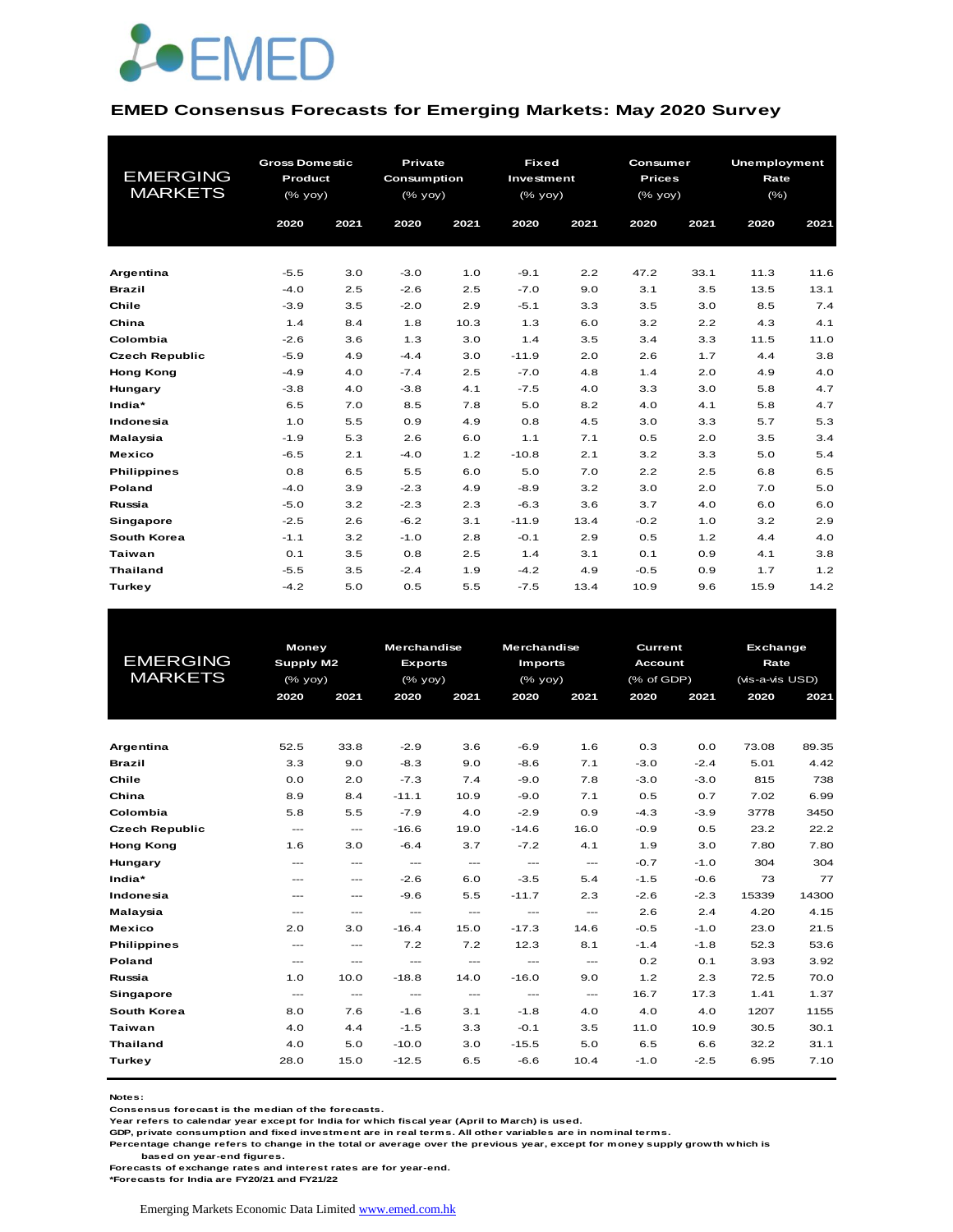# **JOEMED**

### **EMED Consensus Forecasts for the United States: May 2020 Survey**

| UNITED STATES                       | <b>Gross Domestic</b><br>Product<br>(% yoy) |      | <b>Consumer</b><br><b>Prices</b><br>(% yoy) |        | <b>UNITED STATES</b>           |        | <b>Gross Domestic</b><br><b>Product</b><br>$(%$ yoy) |        | <b>Consumer</b><br><b>Prices</b><br>(% yoy) |  |
|-------------------------------------|---------------------------------------------|------|---------------------------------------------|--------|--------------------------------|--------|------------------------------------------------------|--------|---------------------------------------------|--|
|                                     | 2020                                        | 2021 | 2020                                        | 2021   |                                | 2020   | 2021                                                 | 2020   | 2021                                        |  |
| <b>ABN AMRO</b>                     | $-4.8$                                      | 3.4  | 1.4                                         | 2.2    | <b>NAR</b>                     | $-4.5$ | 3.0                                                  | 0.5    | 2.0                                         |  |
| <b>AIB Global Treasury</b>          | $-5.9$                                      | 4.7  | 2.0                                         | 2.0    | <b>National Bank of Canada</b> | $-6.0$ | 4.7                                                  | 1.0    | 2.3                                         |  |
| <b>Bank Julius Baer</b>             | $-4.6$                                      | 5.0  | 1.0                                         | 1.7    | <b>NIESR</b>                   | $-5.5$ | 4.8                                                  | 1.1    | 1.5                                         |  |
| <b>BayernLB</b>                     | $-4.3$                                      | 3.0  | 0.8                                         | 2.1    | <b>Northern Trust</b>          | $-4.0$ | 2.9                                                  | 0.5    | 1.5                                         |  |
| <b>Berenberg Capital Markets</b>    | $-6.7$                                      | 3.1  | 0.2                                         | $-0.6$ | <b>PNC</b>                     | $-4.9$ | 4.8                                                  | 0.8    | 1.5                                         |  |
| <b>BMO Capital Markets</b>          | $-5.0$                                      | 5.0  | 0.8                                         | 1.3    | Prometeia                      | $-3.5$ | 3.4                                                  | 0.4    | 0.6                                         |  |
| <b>Capital Economics</b>            | $-5.5$                                      | 7.0  | 0.4                                         | 2.0    | Royal Bank of Canada           | $-5.4$ | 4.6                                                  | 0.5    | 1.7                                         |  |
| <b>CIBC World Markets</b>           | $-6.2$                                      | 7.0  | 1.0                                         | 2.5    | <b>Schroders</b>               | $-3.9$ | 9.1                                                  | 1.3    | 1.2                                         |  |
| <b>Comerica Bank</b>                | $-5.2$                                      | 1.5  | 0.6                                         | 1.4    | <b>Scotia Capital</b>          | $-6.3$ | 7.0                                                  | $-0.3$ | 2.8                                         |  |
| Commerzbank                         | $-4.5$                                      | 4.0  | 0.8                                         | 1.8    | <b>Societe Generale</b>        | $-4.9$ | 2.9                                                  | 1.7    | 1.6                                         |  |
| <b>Credit Suisse</b>                | $-5.6$                                      | 3.5  | 0.7                                         | 1.6    | <b>Standard &amp; Poor's</b>   | $-5.2$ | 6.2                                                  | 1.7    | 2.1                                         |  |
| Danske Bank                         | $-5.7$                                      | 3.0  | 2.1                                         | 2.1    | <b>TD Economics</b>            | $-6.2$ | 6.6                                                  | 0.8    | 3.0                                         |  |
| Deka Bank                           | $-5.1$                                      | 5.5  | 1.0                                         | 2.0    | University of Michigan - RSQE  | $-4.0$ | 3.3                                                  | $-0.2$ | 2.2                                         |  |
| Desjardins                          | $-4.7$                                      | 4.2  | 0.9                                         | 2.0    | <b>UOB</b>                     | -4.1   | 1.4                                                  | 0.9    | 1.2                                         |  |
| <b>DZ Bank</b>                      | $-6.5$                                      | 5.8  | 0.5                                         | 1.9    | <b>Wells Fargo</b>             | $-4.6$ | 1.2                                                  | 0.7    | 1.5                                         |  |
| <b>Erste Group Bank AG</b>          | $-3.7$                                      | 4.2  | 1.2                                         | 2.2    |                                |        |                                                      |        |                                             |  |
| <b>Fannie Mae</b>                   | $-5.9$                                      | 5.2  | 0.9                                         | 1.9    | <b>CONSENSUS</b>               |        |                                                      |        |                                             |  |
| <b>First Trust Advisors</b>         | $-5.5$                                      | 3.3  | 1.0                                         | 2.1    | Median                         | $-5.2$ | 4.2                                                  | 0.8    | 1.9                                         |  |
| Intesa Sanpaolo                     | $-5.6$                                      | 2.5  | 1.2                                         | 2.8    | Mean                           | $-5.3$ | 4.4                                                  | 0.8    | 1.8                                         |  |
| <b>Kiel Institute</b>               | $-6.4$                                      | 4.8  | 0.6                                         | 1.6    | High                           | $-3.5$ | 9.1                                                  | 2.1    | 3.0                                         |  |
| <b>Moody's Analytics</b>            | $-5.7$                                      | 1.5  | 0.7                                         | 2.3    | Low                            | $-8.7$ | 1.2                                                  | $-0.3$ | $-0.6$                                      |  |
| <b>Mortgage Bankers Association</b> | $-8.7$                                      | 7.6  | 1.3                                         | 2.7    | <b>Standard Deviation</b>      | 1.0    | 1.9                                                  | 0.5    | 0.7                                         |  |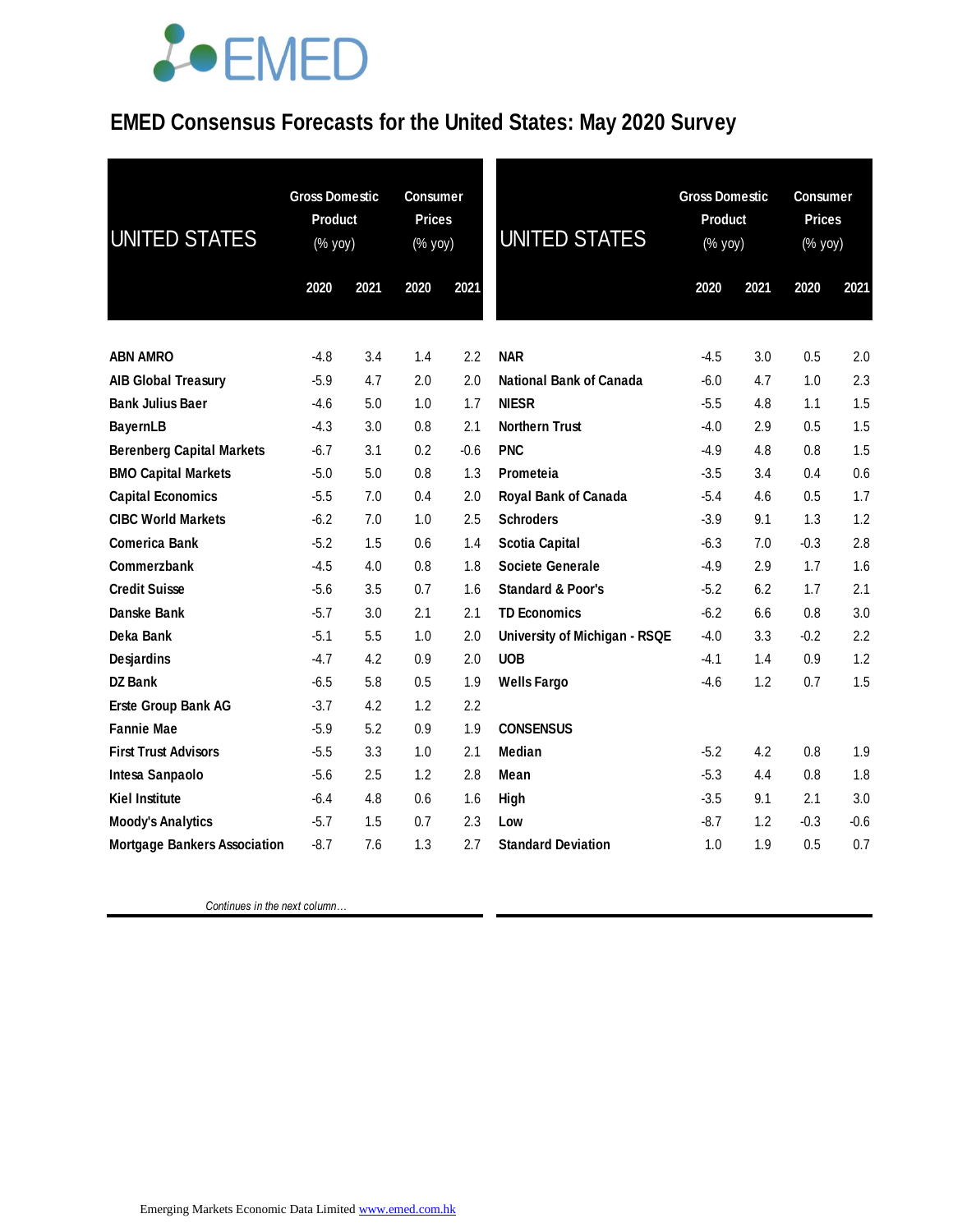## **JOEMED**

### **EMED Consensus Forecasts for the Euro Area: May 2020 Survey**

| <b>EURO AREA</b>                 | <b>Gross Domestic</b><br><b>Product</b><br>(% yoy) |      | <b>Consumer</b><br><b>Prices</b><br>(% yoy) |        | <b>EURO AREA</b>          | <b>Gross Domestic</b><br><b>Product</b><br>(% yoy) |      | <b>Consumer</b><br><b>Prices</b><br>(% yoy) |        |
|----------------------------------|----------------------------------------------------|------|---------------------------------------------|--------|---------------------------|----------------------------------------------------|------|---------------------------------------------|--------|
|                                  | 2020                                               | 2021 | 2020                                        | 2021   |                           | 2020                                               | 2021 | 2020                                        | 2021   |
| <b>ABN AMRO</b>                  | $-4.3$                                             | 1.6  | 0.5                                         | 1.2    | <b>Northern Trust</b>     | $-5.2$                                             | 2.7  | 0.3                                         | 1.4    |
| <b>AIB Global Treasury</b>       | $-7.5$                                             | 4.7  | 1.3                                         | 1.4    | Prometeia                 | $-7.3$                                             | 4.9  | $-0.2$                                      | 0.5    |
| <b>Bank Julius Baer</b>          | $-7.2$                                             | 5.7  | 0.7                                         | 0.6    | Royal Bank of Canada      | $-12.4$                                            | 16.7 | 1.1                                         | 1.3    |
| <b>BayernLB</b>                  | $-5.6$                                             | 2.4  | 0.5                                         | 1.8    | <b>Schroders</b>          | $-5.7$                                             | 7.1  | 0.6                                         | 1.5    |
| <b>Berenberg Capital Markets</b> | $-9.4$                                             | 7.3  | 0.4                                         | 0.7    | <b>Scotia Capital</b>     | $-7.1$                                             | 4.1  | 0.0                                         | 1.1    |
| <b>BMO Capital Markets</b>       | $-7.3$                                             | 6.1  | 0.5                                         | 1.3    | Societe Generale          | $-6.1$                                             | 7.1  | 0.3                                         | 1.3    |
| <b>Capital Economics</b>         | $-12.0$                                            | 10.0 | 0.0                                         | 0.7    | <b>TD Economics</b>       | $-8.6$                                             | 6.6  | 0.7                                         | 1.3    |
| Commerzbank                      | $-7.0$                                             | 5.0  | 0.5                                         | 1.1    | <b>UOB</b>                | $-5.0$                                             | 2.5  | 0.5                                         | 1.5    |
| <b>Credit Suisse</b>             | $-8.5$                                             | 8.1  | 0.2                                         | 0.6    | <b>Wells Fargo</b>        | $-8.0$                                             | 2.2  | 0.3                                         | 1.4    |
| Danske Bank                      | $-5.2$                                             | 1.8  | 0.6                                         | 1.3    |                           |                                                    |      |                                             |        |
| Deka Bank                        | $-8.5$                                             | 6.9  | 0.6                                         | 1.2    |                           |                                                    |      |                                             |        |
| <b>DZ Bank</b>                   | $-9.1$                                             | 3.2  | 0.3                                         | 1.3    |                           |                                                    |      |                                             |        |
| Erste Group Bank AG              | $-4.7$                                             | 3.9  | 3.0                                         | 1.2    | <b>CONSENSUS</b>          |                                                    |      |                                             |        |
| <b>ETLA</b>                      | $-8.0$                                             | 6.0  | 0.4                                         | 2.5    | <b>Median</b>             | $-7.2$                                             | 5.0  | 0.5                                         | 1.3    |
| Intesa Sanpaolo                  | $-6.9$                                             | 5.6  | 0.2                                         | 1.1    | Mean                      | $-7.3$                                             | 5.5  | 0.5                                         | 1.2    |
| <b>Kiel Institute</b>            | $-8.4$                                             | 6.8  | 0.9                                         | 1.9    | High                      | $-4.3$                                             | 16.7 | 3.0                                         | 2.5    |
| <b>Moody's Analytics</b>         | $-6.9$                                             | 4.8  | $-0.4$                                      | $-0.6$ | Low                       | $-12.4$                                            | 1.6  | $-0.4$                                      | $-0.6$ |
| <b>NIESR</b>                     | $-5.7$                                             | 5.0  | 0.6                                         | 1.2    | <b>Standard Deviation</b> | 2.0                                                | 3.1  | 0.6                                         | 0.5    |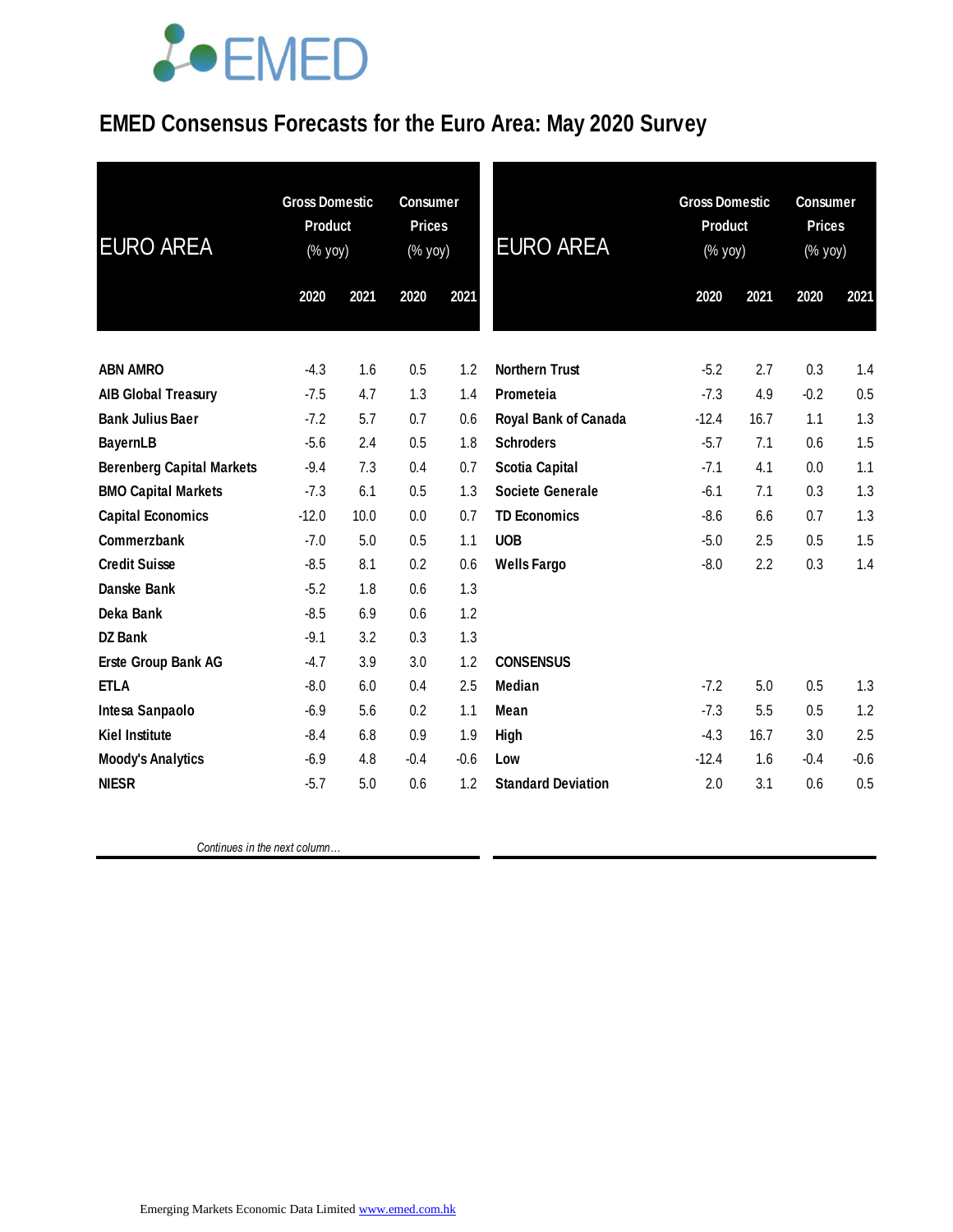## **JOEMED**

### **EMED Consensus Forecasts for Japan: May 2020 Survey**

| <b>JAPAN</b>                     | <b>Gross Domestic</b><br><b>Product</b><br>(% yoy) |      | <b>Consumer</b><br><b>Prices</b><br>(% yoy) |        | <b>JAPAN</b>              | <b>Gross Domestic</b><br>Product<br>(% yoy) |      | <b>Consumer</b><br><b>Prices</b><br>(% yoy) |        |
|----------------------------------|----------------------------------------------------|------|---------------------------------------------|--------|---------------------------|---------------------------------------------|------|---------------------------------------------|--------|
|                                  | 2020                                               | 2021 | 2020                                        | 2021   |                           | 2020                                        | 2021 | 2020                                        | 2021   |
| <b>ABN AMRO</b>                  | $-4.3$                                             | 1.1  | 0.3                                         | 1.0    | <b>NIESR</b>              | $-6.3$                                      | 3.4  | 0.3                                         | 0.6    |
| <b>AIB Global Treasury</b>       | $-5.2$                                             | 3.0  | 0.8                                         | 0.5    | <b>Northern Trust</b>     | $-3.0$                                      | 2.2  | $-0.7$                                      | 0.6    |
| <b>Bank Julius Baer</b>          | $-5.2$                                             | 2.0  | 0.0                                         | $-0.1$ | Prometeia                 | $-4.9$                                      | 4.1  | 0.1                                         | 0.2    |
| <b>BayernLB</b>                  | $-2.0$                                             | 1.0  | 0.6                                         | 0.8    | <b>Schroders</b>          | $-4.4$                                      | 4.2  | 0.3                                         | 0.2    |
| <b>Berenberg Capital Markets</b> | $-4.4$                                             | 3.3  | $-0.7$                                      | $-0.3$ | <b>Scotia Capital</b>     | $-3.8$                                      | 2.3  | 0.1                                         | 0.7    |
| <b>BMO Capital Markets</b>       | $-4.6$                                             | 4.0  | 0.5                                         | 0.6    | <b>Societe Generale</b>   | $-1.7$                                      | 2.7  | 0.0                                         | 1.0    |
| <b>Capital Economics</b>         | $-6.9$                                             | 4.9  | 3.3                                         | 3.6    | <b>TD Economics</b>       | $-5.3$                                      | 3.3  | 0.1                                         | 1.3    |
| Commerzbank                      | $-3.5$                                             | 1.5  | 0.0                                         | 0.5    | <b>UOB</b>                | $-2.5$                                      | 0.5  | 0.9                                         | 1.1    |
| <b>Credit Suisse</b>             | $-3.9$                                             | 1.0  | $-0.3$                                      | 0.3    | <b>Wells Fargo</b>        | $-5.6$                                      | 0.1  | $-0.1$                                      | 0.7    |
| Daiwa Institute of Research      | $-1.1$                                             | 1.2  | 0.1                                         | 0.2    |                           |                                             |      |                                             |        |
| Danske Bank                      | $-1.7$                                             | 1.2  | 0.8                                         | 0.9    | <b>CONSENSUS</b>          |                                             |      |                                             |        |
| Deka Bank                        | $-0.7$                                             | 5.3  | $-0.1$                                      | 0.0    | Median                    | $-4.3$                                      | 2.3  | 0.1                                         | 0.6    |
| <b>DZ Bank</b>                   | $-5.8$                                             | 1.9  | 0.0                                         | 0.4    | Mean                      | $-3.9$                                      | 2.5  | 0.2                                         | 0.7    |
| Intesa Sanpaolo                  | $-4.8$                                             | 3.9  | $-0.3$                                      | 0.1    | High                      | $-0.7$                                      | 5.3  | 3.3                                         | 3.6    |
| <b>Kiel Institute</b>            | $-3.3$                                             | 2.9  | 0.1                                         | 1.0    | Low                       | $-6.9$                                      | 0.1  | $-0.7$                                      | $-0.3$ |
| <b>Moody's Analytics</b>         | $-3.3$                                             | 2.2  | $-0.6$                                      | 1.5    | <b>Standard Deviation</b> | 1.6                                         | 1.4  | 0.8                                         | 0.7    |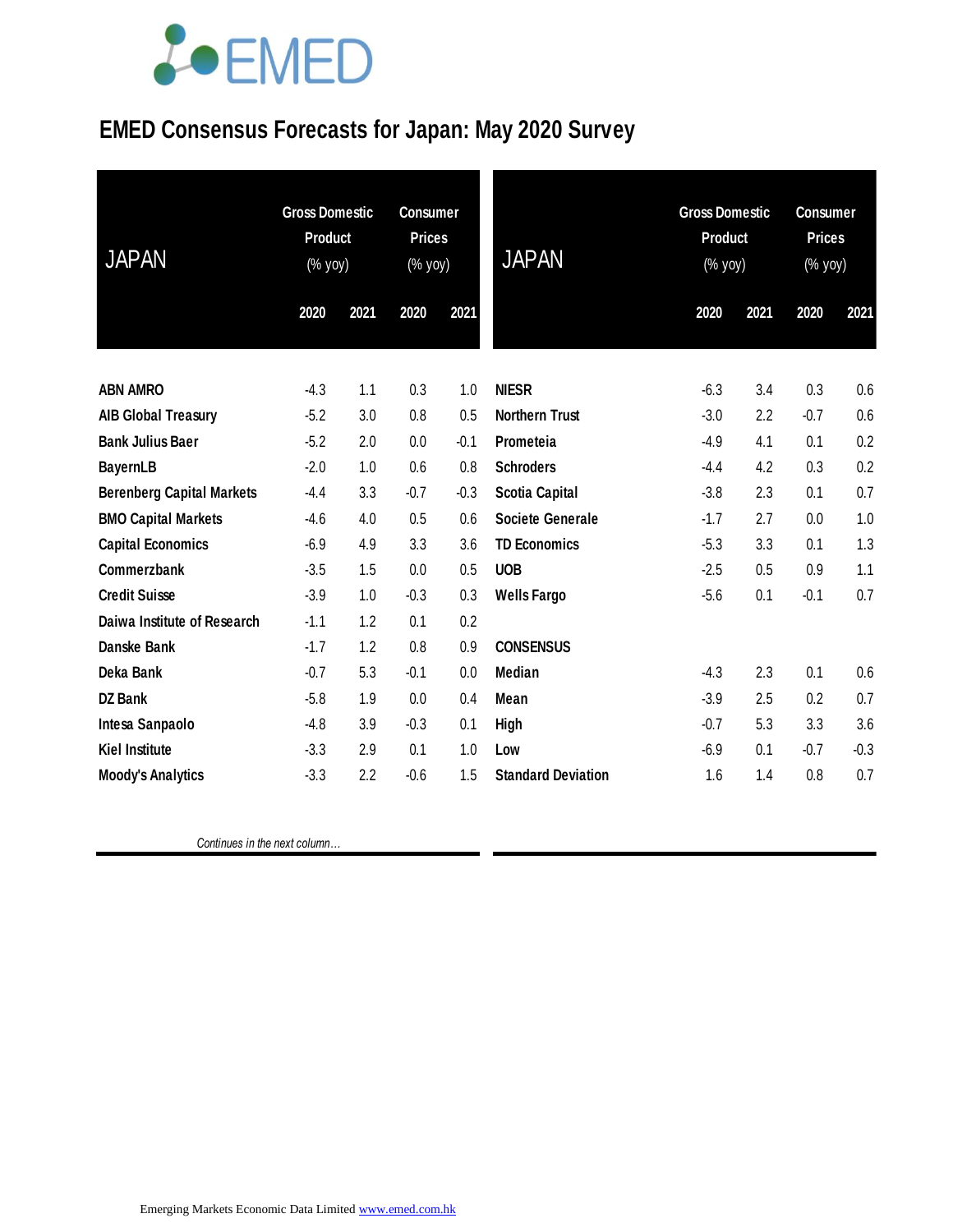

### **EMED Consensus Forecasts for China: May 2020 Survey**

| <b>CHINA</b>                | <b>Gross Domestic</b><br><b>Product</b><br>(% yoy) |      | <b>Consumer</b><br><b>Prices</b><br>(% yoy) |        | <b>CHINA</b>              | <b>Gross Domestic</b><br><b>Product</b><br>(% yoy) |      | <b>Consumer</b><br><b>Prices</b><br>(% yoy) |        |
|-----------------------------|----------------------------------------------------|------|---------------------------------------------|--------|---------------------------|----------------------------------------------------|------|---------------------------------------------|--------|
|                             | 2020                                               | 2021 | 2020                                        | 2021   |                           | 2020                                               | 2021 | 2020                                        | 2021   |
| <b>ABN AMRO</b>             | 3.0                                                | 6.5  | 3.5                                         | 2.5    | <b>NIESR</b>              | 2.2                                                | 8.4  | 4.4                                         | 2.5    |
| <b>Bank Julius Baer</b>     | $-3.0$                                             | 9.7  | 3.2                                         | 2.8    | <b>Northern Trust</b>     | 2.0                                                | 5.5  | 1.3                                         | 2.1    |
| <b>Bank of East Asia</b>    | 1.5                                                | 8.1  | 3.3                                         | 2.1    | <b>Schroders</b>          | 5.0                                                | 6.0  | 3.1                                         | 2.2    |
| <b>BayernLB</b>             | 2.0                                                | 7.5  | 4.0                                         | 2.8    | Scotia Capital            | 1.6                                                | 8.5  | 2.9                                         | 2.6    |
| <b>BMO Capital Markets</b>  | 1.0                                                | 8.0  | 3.7                                         | 2.1    | <b>Societe Generale</b>   | 2.9                                                | 8.2  | 3.4                                         | 1.9    |
| <b>Capital Economics</b>    | $-1.0$                                             | 12.0 | 1.5                                         | 1.5    | <b>UOB</b>                | 4.1                                                | 6.1  | 4.0                                         | 3.0    |
| Commerzbank                 | 1.0                                                | 9.0  | 2.5                                         | 2.3    | <b>Wells Fargo</b>        | $-1.2$                                             | 7.5  | 2.3                                         | 1.5    |
| <b>Credit Suisse</b>        | 3.3                                                | 5.6  | 3.2                                         | 2.8    |                           |                                                    |      |                                             |        |
| Daiwa Institute of Research | 1.8                                                | 6.5  | 3.5                                         | 2.5    |                           |                                                    |      |                                             |        |
| Danske Bank                 | 1.0                                                | 9.0  | 2.7                                         | 2.2    |                           |                                                    |      |                                             |        |
| Deka Bank                   | 1.8                                                | 8.4  | 3.2                                         | 1.8    | <b>CONSENSUS</b>          |                                                    |      |                                             |        |
| <b>DZ Bank</b>              | 0.0                                                | 8.5  | 2.4                                         | 1.7    | Median                    | 1.6                                                | 8.2  | 3.2                                         | 2.2    |
| Intesa Sanpaolo             | 2.6                                                | 5.5  | 2.7                                         | 1.4    | Mean                      | 1.3                                                | 8.0  | 3.1                                         | 2.0    |
| JP Morgan                   | 1.3                                                | 8.5  | 3.0                                         | 1.4    | <b>High</b>               | 5.0                                                | 12.0 | 4.4                                         | 3.0    |
| <b>Kiel Institute</b>       | 0.4                                                | 9.7  | 3.7                                         | 2.3    | Low                       | $-3.0$                                             | 5.5  | 1.3                                         | $-1.1$ |
| <b>Moody's Analytics</b>    | $-2.3$                                             | 10.2 | 3.1                                         | $-1.1$ | <b>Standard Deviation</b> | 1.9                                                | 1.7  | 0.7                                         | 0.8    |